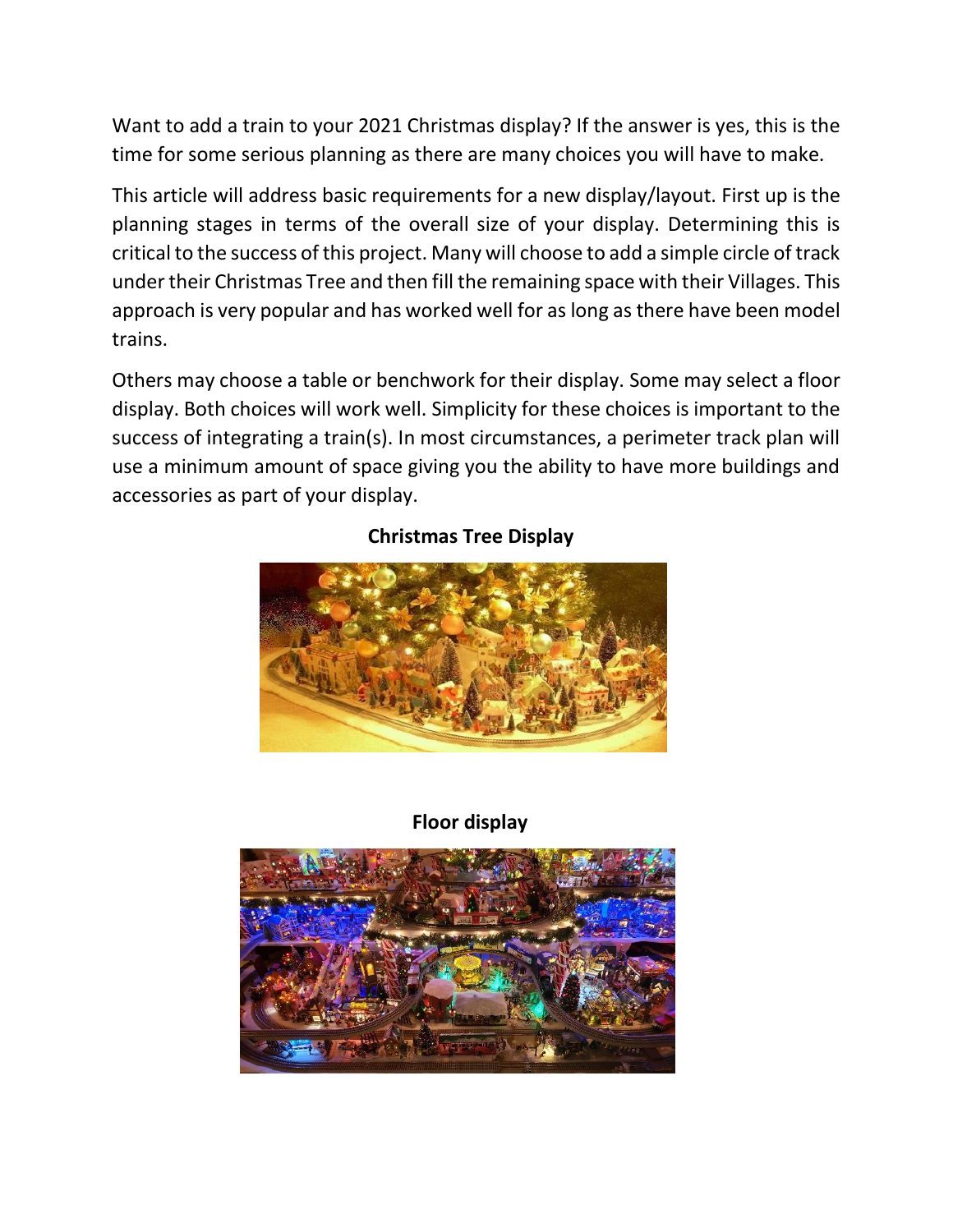## **Tabletop Display**



I am a big fan of O-Gauge for many reasons. This gauge has been around for a very long time. The track and equipment are versatile and not fragile. This gauge fits well with D56 Villages. And, there are so many model train equipment options related to the Christmas season, much more so than any other Gauge. I have successfully integrated O-Gauge trains and villages since I was a kid and that was a very long time ago. Back then it was Plasticville that was a forerunner for what we have today.

I recommend two types of O-Gauge track, tubular or Lionel Fastrack. Tubular track has been around for almost 100 years and is very reliable. Most Train hobby shops carry it, or Menards is another good option. If you don't have a Menards near you, then on-line ordering will work. Fastrack is available at Lionel Train shops. Lionel has a neat new option with their Fastrack with sections of track that light in multicolors when the train passes. Measure the route of where the track will be placed and order track accordingly. Account for curved sections. A local train dealer can assist you in determining the correct amount of track to order.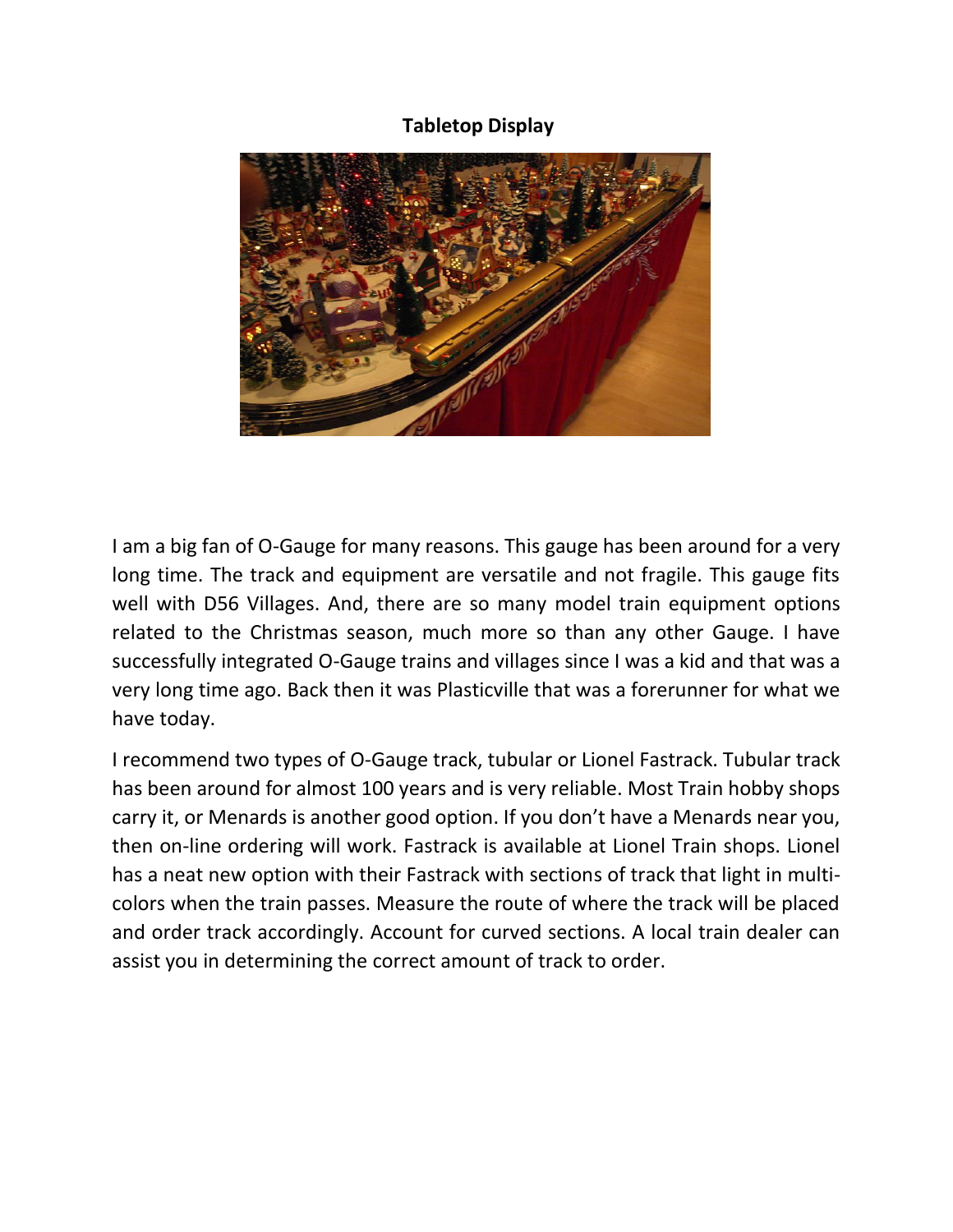## **Tubular Track**





You will also need a transformer to control your trains. Some train sets have a transformer included. No worries if the train set you choose does not have a transformer; your local train dealer can help you select the correct model.

Installing the track is very simple. For tubular track, there are three pins that are inserted from one track to another. Fastrack easily snaps together. Connecting the transformer to the track is also very simple. One lead wire connects to the center rail while the other connects to one of the outside rails. You don't need to be an electrician to install the transformer.